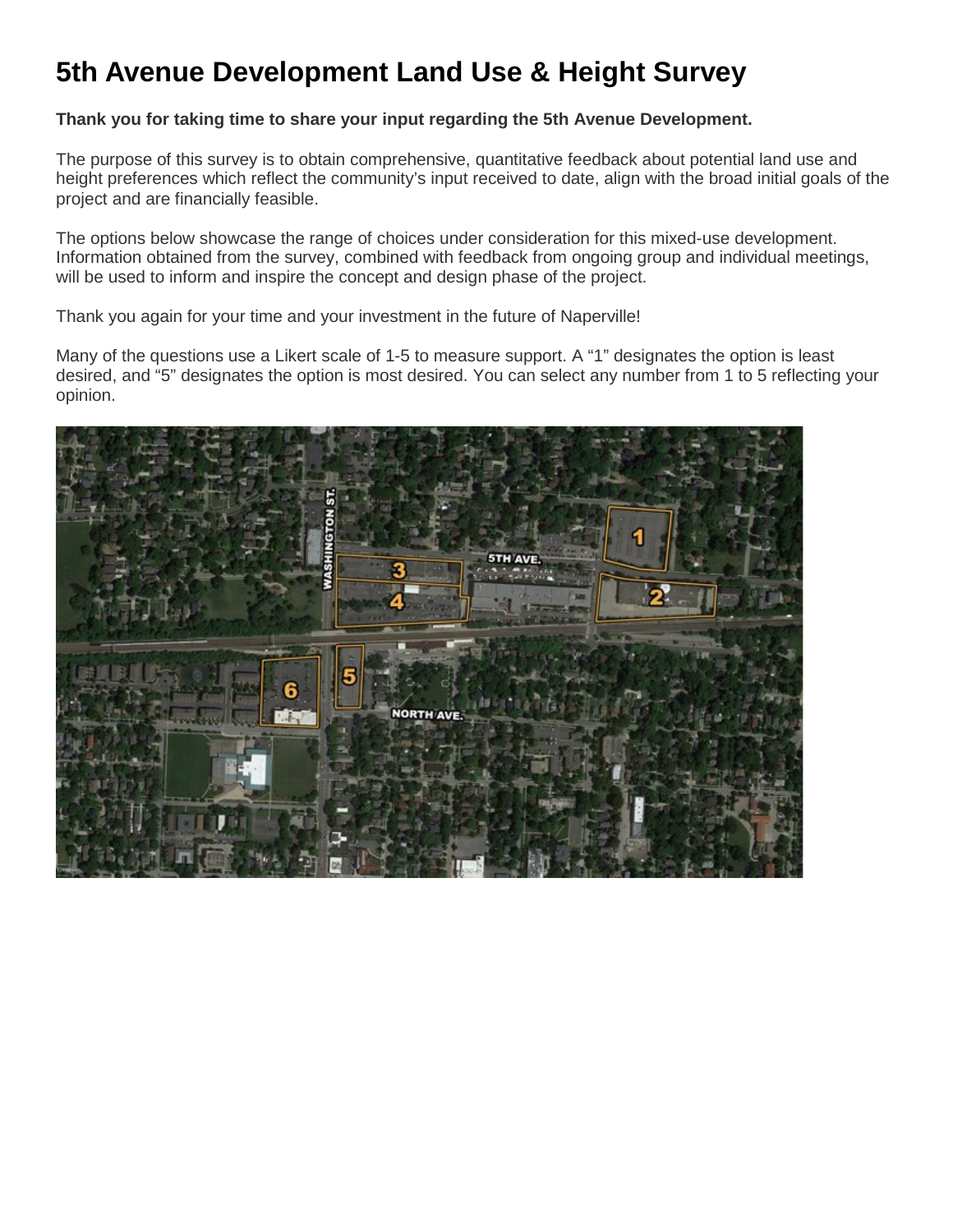#### **Should housing be included as part of the 5th Avenue Development?**

( ) Yes

( ) No

Please explain why not. (only shown if they answer "no" to the question above)

#### **If housing were to be included in the 5th Avenue Development, which of the following would you like to see? (Sliding scale)**

| Townhomes             |  |  |
|-----------------------|--|--|
| Condos (owned)        |  |  |
| Apartments (rental)   |  |  |
| Single Family Homes 1 |  |  |

#### **Are there any other housing options you would like to see included?**

- ( ) Yes
- ( ) No

Please specify: (only shown if they answer "yes" to the question above)

And rate how desirable that would be. (Sliding scale - only shown if they answer "yes" to the question above)

 $\begin{array}{c} \hline 1 \end{array}$ 

#### **If housing were to be included in the 5th Avenue Development, please indicate the types of housing markets you feel should be included. (Sliding scale)**

| Affordable/ Workforce Housing (as defined by<br>HUD) |  |  |
|------------------------------------------------------|--|--|
| Attainable/Cost Effective                            |  |  |
| Independent Living (for seniors)                     |  |  |
| Market Priced Housing                                |  |  |

#### **Are there any other housing markets you would like to see included?**

( ) Yes

 $()$  No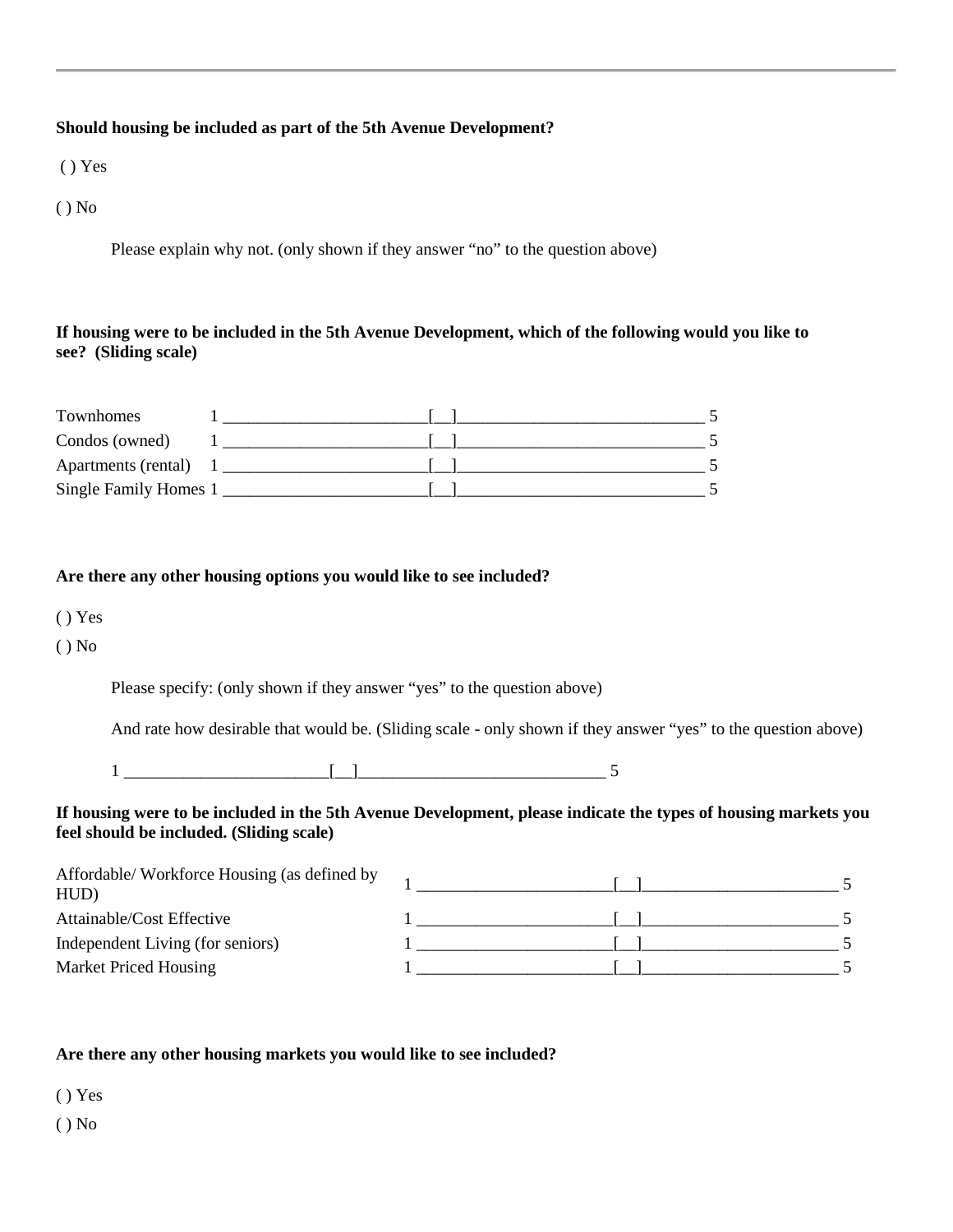Please specify: (only shown if they answer "yes" to the question above)

And rate how desirable that would be. (Sliding scale - only shown if they answer "yes" to the question above)

 $1 \qquad \qquad \qquad$   $\qquad \qquad$   $\qquad \qquad$   $\qquad \qquad$   $\qquad \qquad$  5

## Should shopping/service-oriented businesses be included as part of the 5<sup>th</sup> Avenue Development?

( ) Yes

( ) No

Please explain why not. (only shown if they answer "no" to the question above)

## **If shopping/service-oriented businesses were to be included in the 5th Avenue Development, which of the following would you like to see?**

| Coffee Shop                                                                                           |  |  |
|-------------------------------------------------------------------------------------------------------|--|--|
| Restaurant/Bar                                                                                        |  |  |
| Consumer Service (dry cleaner, salon, etc.)                                                           |  |  |
| Boutique Retail Shops (housewares, clothing, floral,<br>wine shop, etc.)                              |  |  |
| <b>Small Boutique Grocer</b>                                                                          |  |  |
| Performing Arts/ Entertainment Space (small music/<br>theater venue, small-scale movie theater, etc.) |  |  |

#### **Are there any other shopping/service-oriented businesses you would like to see?**

( ) Yes

( ) No

Please specify: (Only shown if they answer "yes" to the question above)

And rate how desirable that would be. (Sliding scale - only shown if they answer "yes" to the question above)

1 \_\_\_\_\_\_\_\_\_\_\_\_\_\_\_\_\_\_\_\_\_\_\_\_[\_\_]\_\_\_\_\_\_\_\_\_\_\_\_\_\_\_\_\_\_\_\_\_\_\_\_\_\_\_\_\_ 5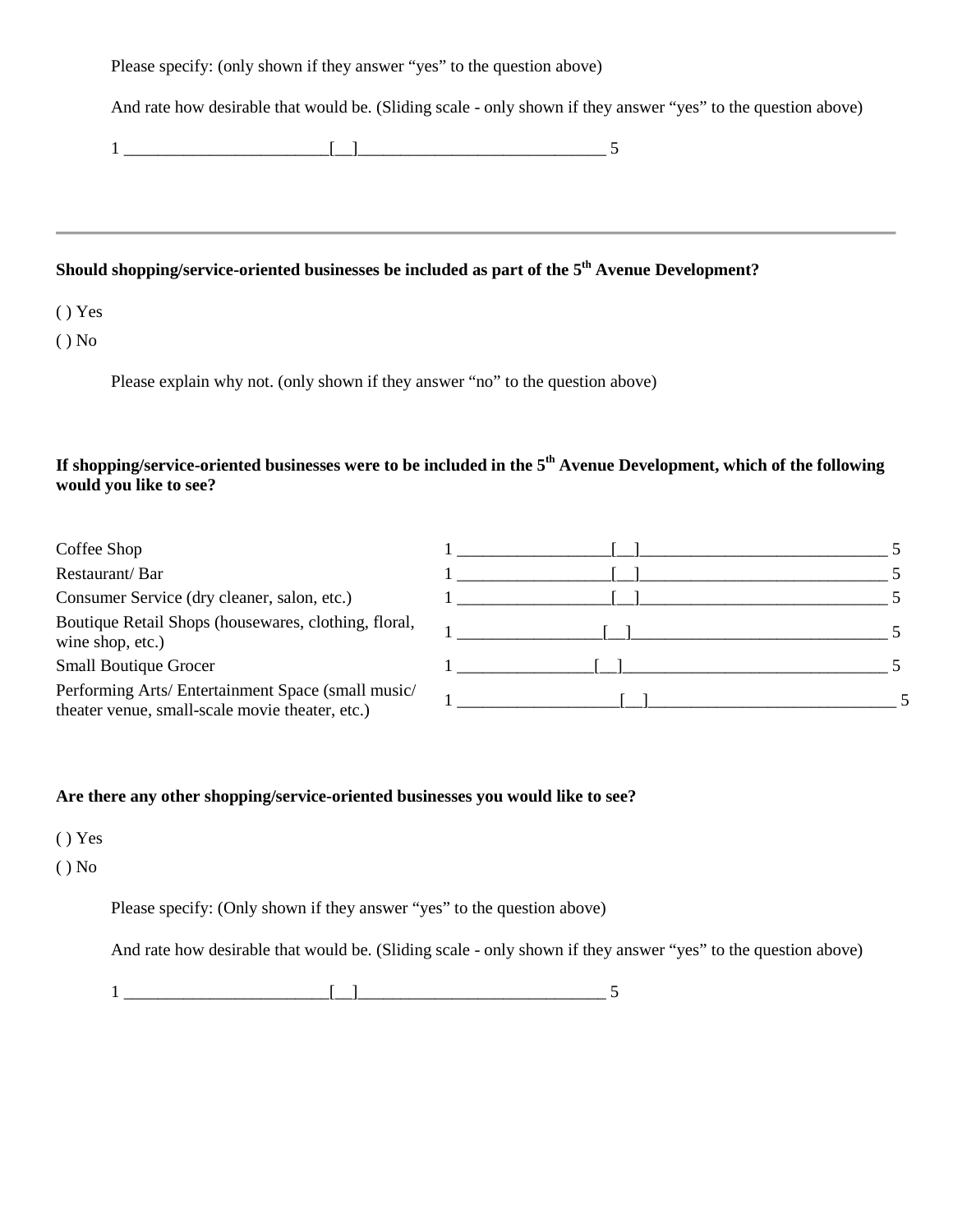#### **If community-oriented businesses were to be included in the 5th Avenue Development, which of the following would you like to see?**

| Daycare Facility           |  |  |
|----------------------------|--|--|
| Fitness or Health Club     |  |  |
| Medical or Dental Office 1 |  |  |
| Pharmacy                   |  |  |

#### **Are there any other community-oriented businesses you would like to see?**

( ) Yes

( ) No

Please specify: (Only shown if they answer "yes" to the question above)

And rate how desirable that would be.

 $1 \_{}$ 

**Please indicate whether you support or oppose seeing office space (including corporate, boutique office, and/or coworking space) as part of the 5th Avenue Development.**

 $1 \_{} \_{}$ 

\_\_\_\_\_\_\_\_\_\_\_\_\_\_\_\_\_\_\_\_\_\_\_\_\_\_\_\_\_\_\_\_\_\_\_\_\_\_\_\_\_\_\_\_ \_\_\_\_\_\_\_\_\_\_\_\_\_\_\_\_\_\_\_\_\_\_\_\_\_\_\_\_\_\_\_\_\_\_\_\_\_\_\_\_\_\_\_\_ \_\_\_\_\_\_\_\_\_\_\_\_\_\_\_\_\_\_\_\_\_\_\_\_\_\_\_\_\_\_\_\_\_\_\_\_\_\_\_\_\_\_\_\_

Please explain your rating.

**Should greenspace be included as part of the 5th Avenue Development?**

( ) Yes

 $()$  No

Please explain why not. (Only shown if they answer "no" to the question above)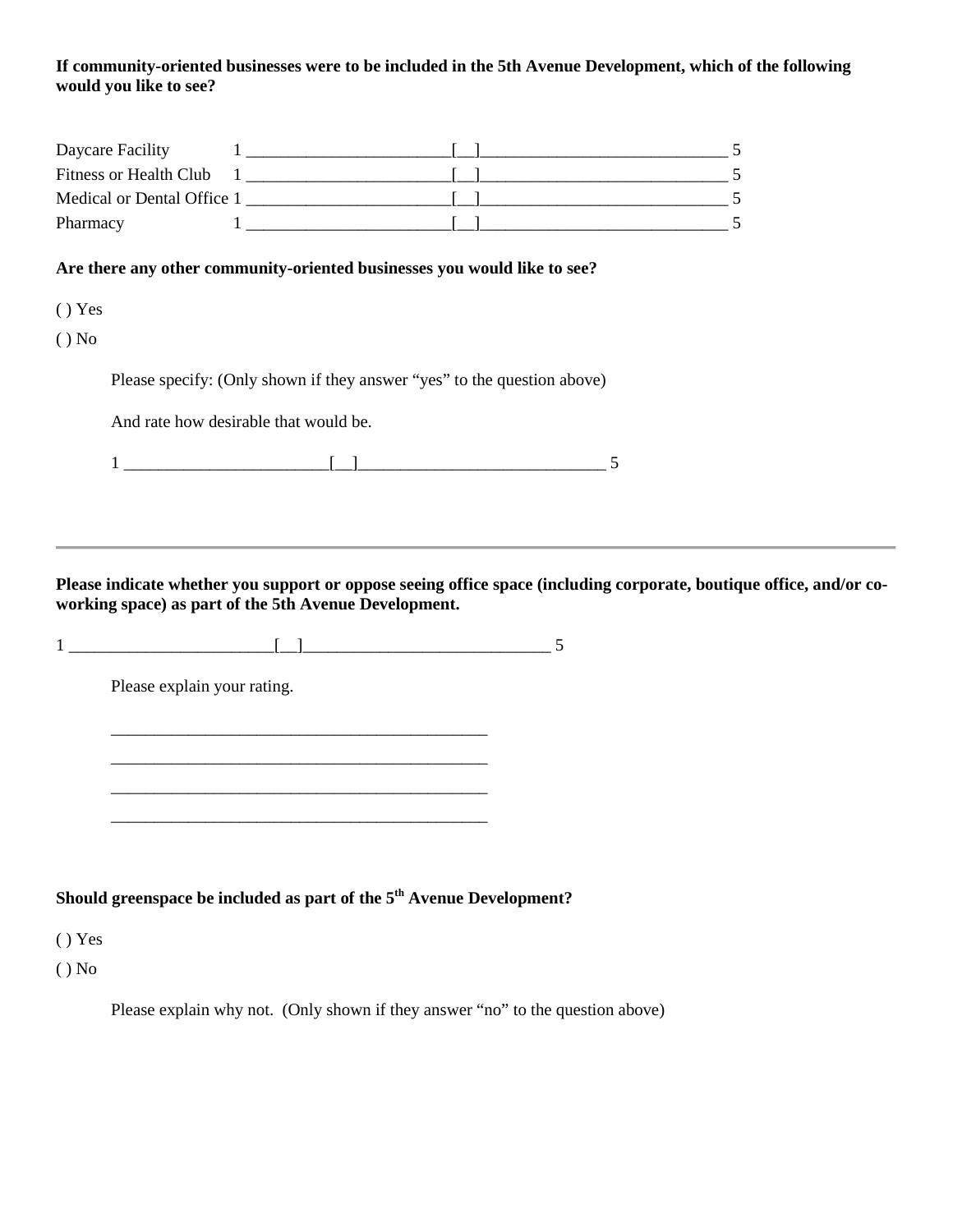#### **If greenspace were to be included in the 5th Avenue Development, which of the following would you like to see?**

| Hardscape Features (benches, plazas, fire pit, art,<br>fountains, etc.)       |  |  |
|-------------------------------------------------------------------------------|--|--|
| Public Greenspace (grass areas, gardens, etc.)                                |  |  |
| Children's Amenities (splash pad, playground,<br>$etc.$ )                     |  |  |
| Neighborhood/ Community Amenities (outdoor<br>ice rink, fitness, bocce, etc.) |  |  |
| Walking/Bike paths                                                            |  |  |

#### **Are there any other greenspaces you would like to see?**

- ( ) Yes
- ( ) No

Please specify: (Only shown if they answer "yes" to the question above)

And rate how desirable that would be. . (Sliding scale - only shown if they answer "yes" to the question above)

### **Which of these public space amenities would you use if provided within the 5th Avenue Development? Please select all that apply.**

| [ ] Farmers Market                                    |   |
|-------------------------------------------------------|---|
| [] Outdoor Fitness Classes (yoga, tai-chi, etc.)      |   |
| [] Cultural (festivals, fairs, concerts, plays, etc.) |   |
| [] Outdoor Meeting/Work Space with Wi-Fi              |   |
| [] Other - Please Specify:                            | ∗ |
|                                                       |   |

**There are currently 1,500 commuter spaces available within this development. Should additional commuter stalls be added?**

( ) Yes

( ) No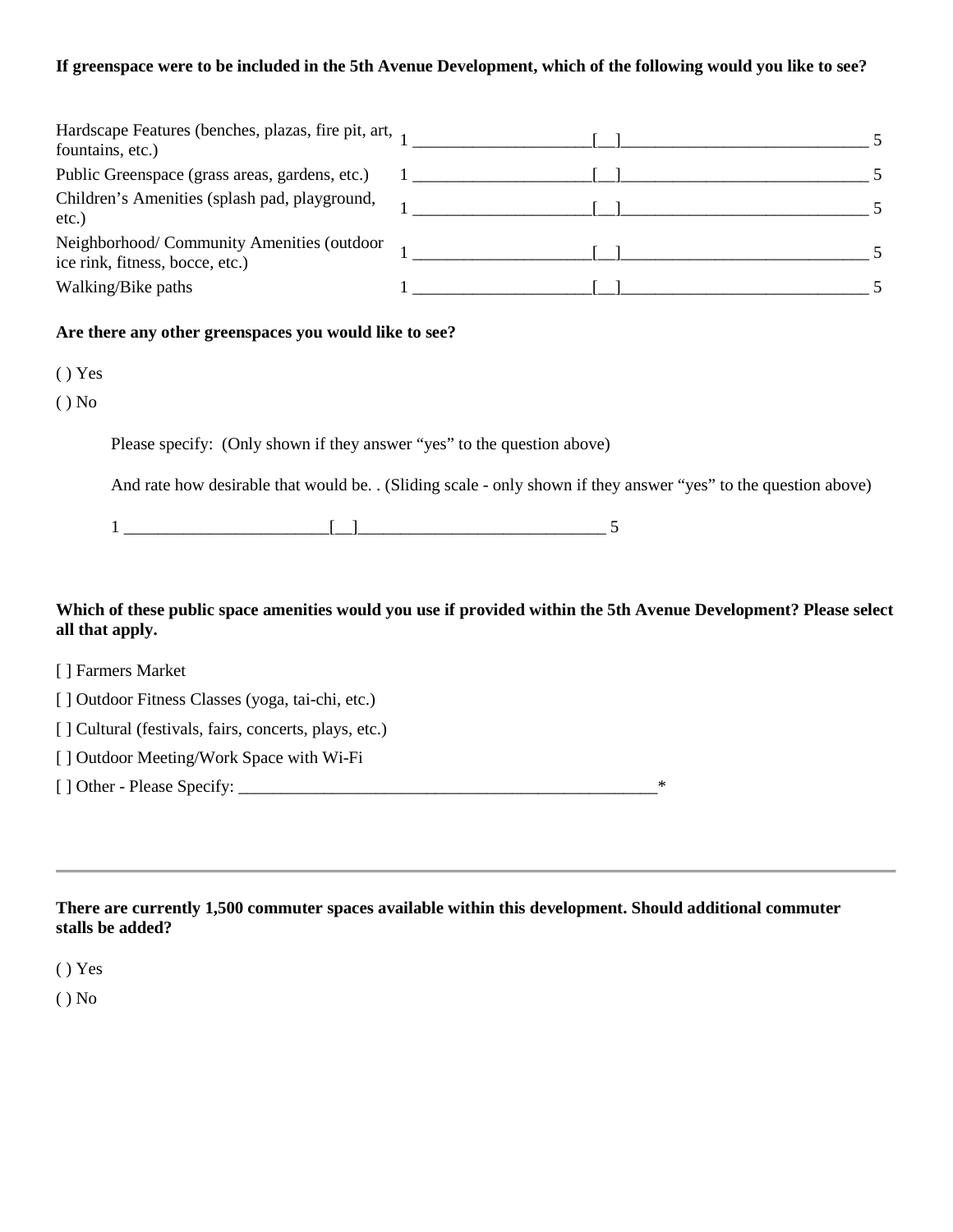#### **Please indicate which of the following parking options you would like to see at the 5th Avenue Development.**

| Structured Parking (multi-level parking deck)         |  |  |
|-------------------------------------------------------|--|--|
| Surface Lots                                          |  |  |
| <b>Street Parking</b>                                 |  |  |
| Offsite Parking with Shuttles to the Train<br>Station |  |  |

#### **Are there any other parking options you would like to see?**

- ( ) Yes
- ( ) No

Please specify: (Only shown if they answer "yes" to the question above

And rate how desirable that would be. . (Sliding scale - only shown if they answer "yes" to the question above)

 $1 \qquad \qquad$   $\qquad \qquad$   $\qquad \qquad$   $\qquad \qquad$   $\qquad \qquad$  5

**Rank order your top three preferred land uses from the list below. (Respondents will drag and drop their top three into a corresponding box.)**

- \_\_\_\_\_\_\_\_Housing
- \_\_\_\_\_\_\_\_\_\_\_Shopping
- \_\_\_\_\_\_\_\_Service Businesses
- \_\_\_\_\_\_\_\_Office Space
- \_\_\_\_\_\_\_\_Public Greenspace/ Amenities
- \_\_\_\_\_\_\_\_\_\_Parking
- None of these/ Leave as-is

**Are there any specific land uses you want to see in the 5th Avenue Development? (open text field)**

**Are there any specific land uses you don't want to see in the 5th Avenue Development? (open text field)**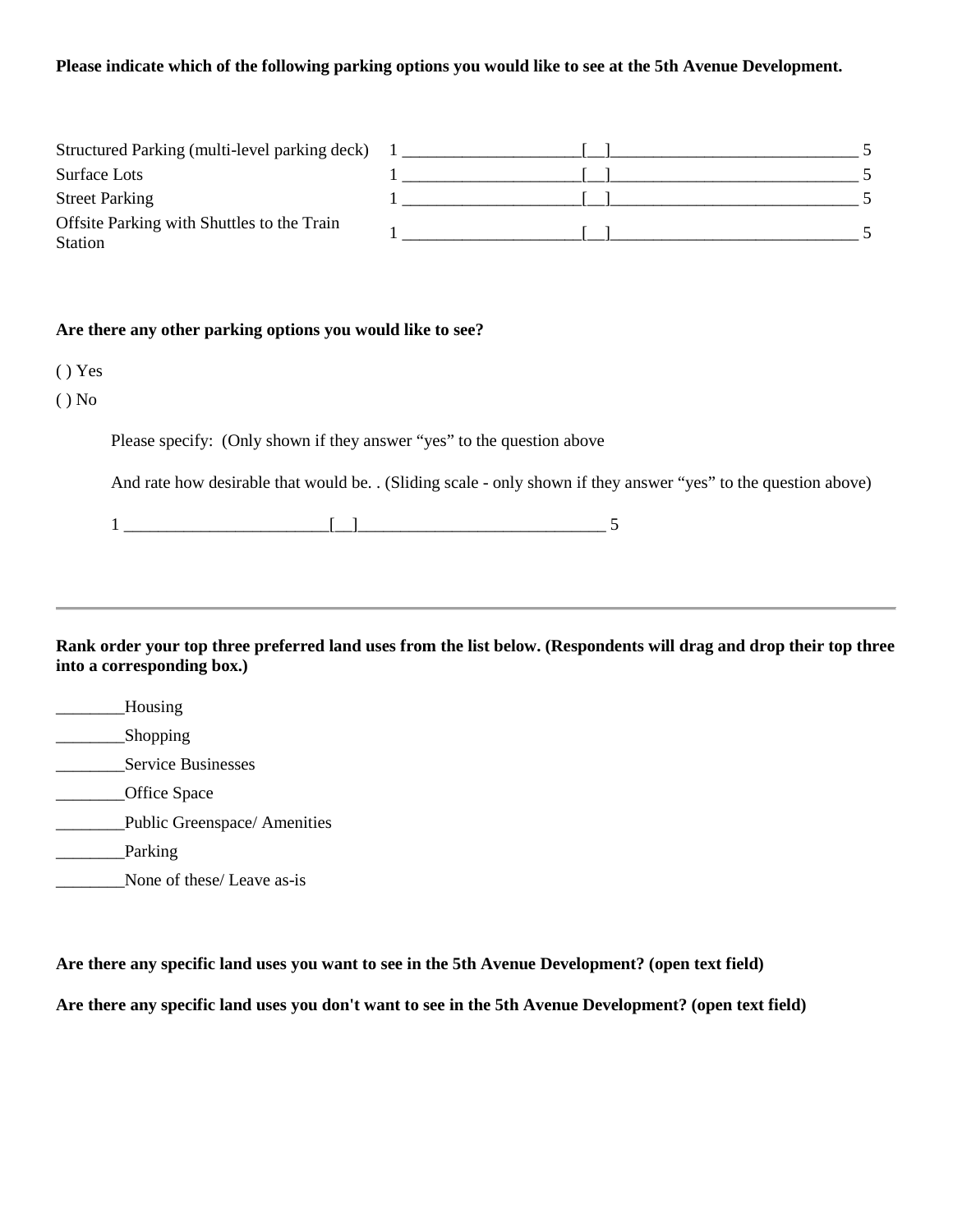## **What is your maximum acceptable height?**

|         | <b>Up to 2 Stories</b><br><b>Similar to the</b><br><b>Children's Museum</b> | <b>Up to 4 Stories</b><br><b>Similar to the 5th</b><br><b>Avenue Station,</b><br><b>Ellsworth Apartments</b> | <b>Up to 6 Stories</b><br><b>Similar to the</b><br><b>Water Street Hotel,</b><br>520 S. Washington | Taller than 6<br><b>Stories</b> |
|---------|-----------------------------------------------------------------------------|--------------------------------------------------------------------------------------------------------------|----------------------------------------------------------------------------------------------------|---------------------------------|
| Lot $1$ |                                                                             |                                                                                                              |                                                                                                    |                                 |
| Lot $2$ |                                                                             | $\left( \ \right)$                                                                                           |                                                                                                    | ( )                             |
| Lot $3$ |                                                                             | $\left( \ \right)$                                                                                           |                                                                                                    | ( )                             |
| Lot $4$ |                                                                             | $\left(\right)$                                                                                              |                                                                                                    | $(\ )$                          |
| Lot $5$ |                                                                             |                                                                                                              |                                                                                                    |                                 |
| Lot $6$ |                                                                             |                                                                                                              |                                                                                                    |                                 |

## **For the 5th Avenue Development, please indicate how strongly you support or oppose accommodating higher or lower heights to:**

| Be uniform and consistent across the entire<br>planning area                                                             |  |
|--------------------------------------------------------------------------------------------------------------------------|--|
| Provide scale transitions (e.g., additional height to<br>buffer railroad noise/ activity from outlying<br>neighborhoods) |  |
| Accommodate aboveground structured parking                                                                               |  |
| Accommodate a rooftop amenity and greenspace<br>at various levels.                                                       |  |
| Support housing choices                                                                                                  |  |
| Respect existing building heights in the vicinity<br>(two-story residences, four-story commercial<br>buildings)          |  |
| Ensure the development is financially feasible.                                                                          |  |

## **Are there any other accommodations you wish the 5th Avenue Development to meet?**

( ) Yes

( ) No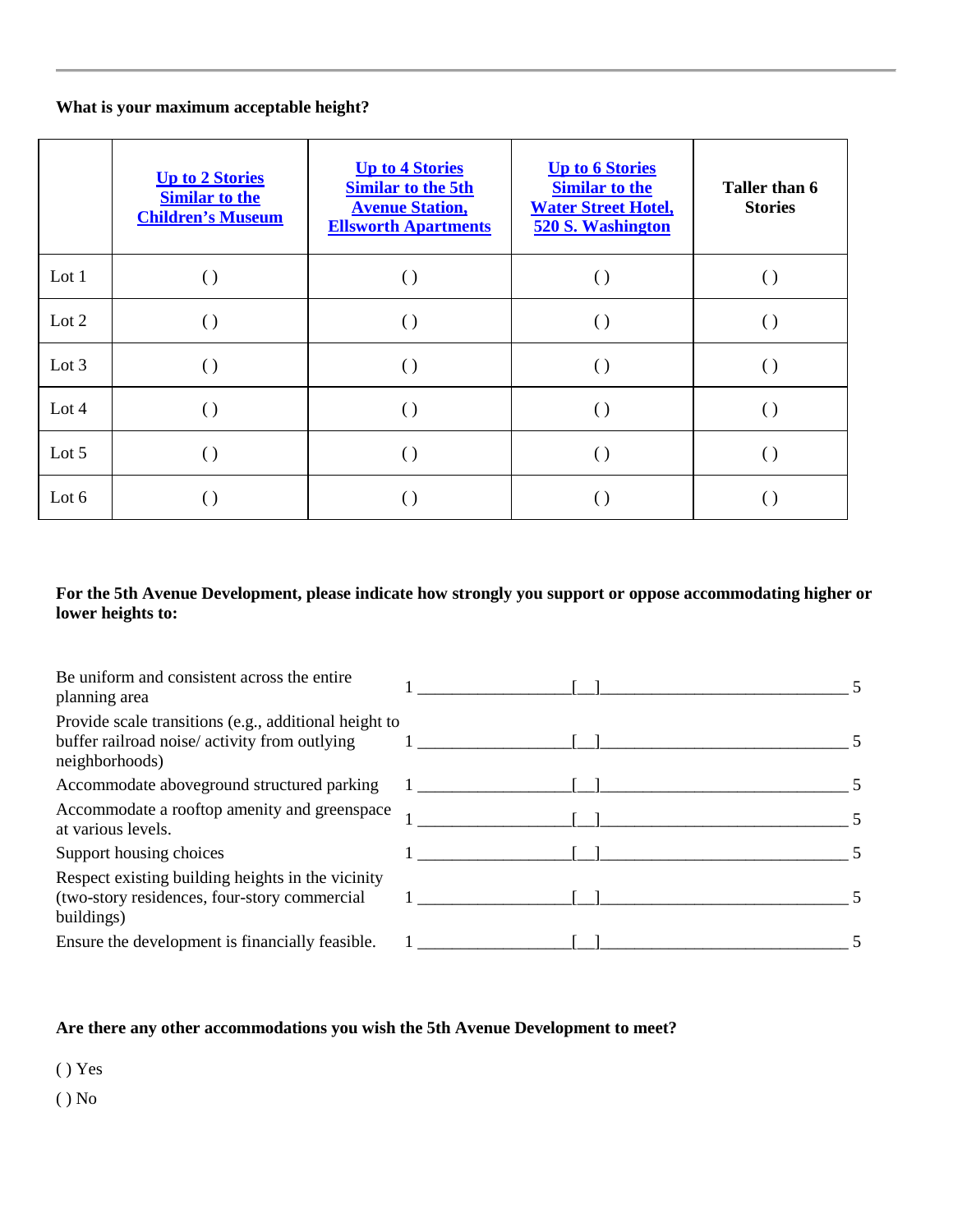Please specify: (Only shown if they answer "yes" to the question above)

And how strongly would you support that accommodation? (Sliding scale - only shown if they answer "yes" to the question above)

1 \_\_\_\_\_\_\_\_\_\_\_\_\_\_\_\_\_\_\_\_\_\_\_\_[\_\_]\_\_\_\_\_\_\_\_\_\_\_\_\_\_\_\_\_\_\_\_\_\_\_\_\_\_\_\_\_ 5

#### **Do you live in within the neighborhoods adjacent to the 5th Avenue Development (Park Addition, Pilgrim Addition, ECHO or WHOA)?**

( ) Yes

 $()$  No

#### **Which neighborhood do you live in?** (Only shown if they answer "yes" to the question above)

- ( ) Park Addition
- ( ) Pilgrim Addition
- ( ) ECHO
- ( ) WHOA

( ) Other Adjacent Neighborhood - Please Specify: \_\_\_\_\_\_\_\_\_\_\_\_\_\_\_\_\_\_\_\_\_\_\_\_\_\_\_\_\_\_\_\_\_\_\_\_\_\_\_\_\_\_\_\_\_\_\_\_\_

#### **How close do you live to the 5th Avenue Train Station?** (Only shown if they answer "no" to the question above)

- ( ) Less than 1 mile
- ( ) 1-5 miles
- ( ) 6-10 miles
- ( ) More than 10 miles

#### **Which of the following best describes how often you use the 5th Avenue Metra Station?**

- ( ) Daily or almost daily (e.g., at least 5 days a week)
- ( ) At least a few times per week, but not daily
- ( ) At least a few times a month
- ( ) At least a few times per year
- ( ) Never